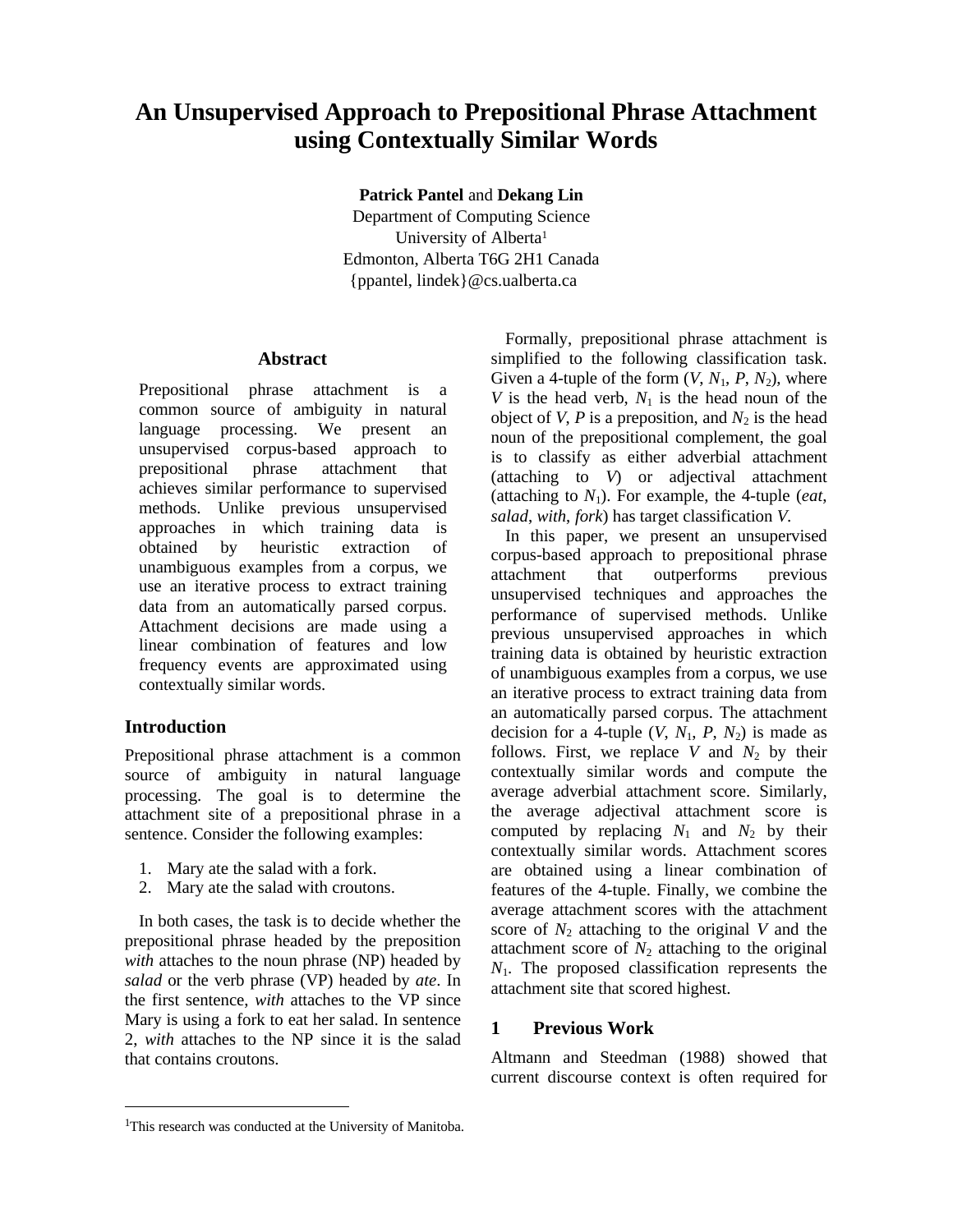disambiguating attachments. Recent work shows that it is generally sufficient to utilize lexical information (Brill and Resnik, 1994; Collins and Brooks, 1995; Hindle and Rooth, 1993; Ratnaparkhi et al., 1994).

One of the earliest corpus-based approaches to prepositional phrase attachment used lexical preference by computing co-occurrence frequencies (lexical associations) of verbs and nouns with prepositions (Hindle and Rooth, 1993). Training data was obtained by extracting all phrases of the form  $(V, N_1, P, N_2)$  from a large parsed corpus.

Supervised methods later improved attachment accuracy. Ratnaparkhi et al. (1994) used a maximum entropy model considering only lexical information from within the verb phrase (ignoring  $N_2$ ). They experimented with both word features and word class features, their combination yielding 81.6% attachment accuracy.

Later, Collins and Brooks (1995) achieved 84.5% accuracy by employing a backed-off model to smooth for unseen events. They discovered that *P* is the most informative lexical item for attachment disambiguation and keeping low frequency events increases performance.

A non-statistical supervised approach by Brill and Resnik (1994) yielded 81.8% accuracy using a transformation-based approach (Brill, 1995) and incorporating word-class information. They report that the top 20 transformations learned involved specific prepositions supporting Collins and Brooks' claim that the preposition is the most important lexical item for resolving the attachment ambiguity.

The state of the art is a supervised algorithm that employs a semantically tagged corpus (Stetina and Nagao, 1997). Each word in a labelled corpus is sense-tagged using an unsupervised word-sense disambiguation algorithm with WordNet (Miller, 1990). Testing examples are classified using a decision tree induced from the training examples. They report 88.1% attachment accuracy approaching the human accuracy of 88.2% (Ratnaparkhi et al., 1994).

The current unsupervised state of the art achieves 81.9% attachment accuracy (Ratnaparkhi, 1998). Using an extraction heuristic, unambiguous prepositional phrase attachments of the form  $(V, P, N_2)$  and  $(N_1, P, N_3)$ *N*2) are extracted from a large corpus. Co-

| eat:          |                                                                                                                                                                                                                                |
|---------------|--------------------------------------------------------------------------------------------------------------------------------------------------------------------------------------------------------------------------------|
| object:       | almond 1, apple 25, bean 5, beam 1, binge 1,<br>bread 13, cake 17, cheese 8, dish 14,<br>disorder 20, egg $31$ , grape 12, grub 2, hay 3,<br>junk 1, meat 70, poultry 3, rabbit 4, soup 5,                                     |
| subject:      | sandwich 18, pasta 7, vegetable 35,<br>adult 3, animal 8, beetle 1, cat 3, child 41,<br>decrease 1, dog 24, family 29, guest 7, kid<br>22, patient 7, refugee 2, rider 1, Russian 1,<br>shark 2, something 19, We 239, wolf 5, |
| salad:        |                                                                                                                                                                                                                                |
| adj-modifier: | assorted 1, crisp 4, fresh 13, good 3, grilled<br>5, leftover 3, mixed 4, olive 3, prepared 3,<br>side 4, small 6, special 5, vegetable 3,                                                                                     |
| object-of:    | add 3, consume 1, dress 1, grow 1, harvest 2,<br>have 20, like 5, love 1, mix 1, pick 1, place<br>3, prepare 4, return 3, rinse 1, season 1, serve<br>8, sprinkle 1, taste 1, test 1, Toss 8, try 3,                           |

*Figure 1.* Excepts of entries in the collocation database for *eat* and *salad*.

*Table 1*. The top 20 most similar words of *eat* and *salad* as given by (Lin, 1998b).

| Word       | SIMILAR WORDS (WITH SIMILARITY SCORE)                                                                                                                                                                                                                                                                               |
|------------|---------------------------------------------------------------------------------------------------------------------------------------------------------------------------------------------------------------------------------------------------------------------------------------------------------------------|
| <b>EAT</b> | cook 0.127, drink 0.108, consume 0.101, feed 0.094,<br>taste 0.093, like 0.092, serve 0.089, bake 0.087, sleep<br>0.086, pick 0.085, fry 0.084, freeze 0.081, enjoy<br>0.079, smoke 0.078, harvest 0.076, love 0.076, chop<br>0.074, sprinkle 0.072, Toss 0.072, chew 0.072                                         |
| SALAD      | soup $0.172$ , sandwich $0.169$ , sauce $0.152$ , pasta<br>0.149, dish 0.135, vegetable 0.135, cheese 0.132,<br>dessert 0.13, entree 0.121, bread 0.116, meat 0.116,<br>chicken 0.115, pizza 0.114, rice 0.112, seafood 0.11,<br>dressing $0.109$ , cake $0.107$ , steak $0.105$ , noodle<br>$0.105$ , bean $0.102$ |

occurrence frequencies are then used to disambiguate examples with ambiguous attachments.

# **2 Resources**

 $\overline{a}$ 

The input to our algorithm includes a collocation database and a corpus-based thesaurus, both available on the Internet<sup>2</sup>. Below, we briefly describe these resources.

# **2.1 Collocation database**

Given a word *w* in a dependency relationship (such as *subject* or *object*), the collocation database is used to retrieve the words that occurred in that relationship with *w*, in a large corpus, along with their frequencies (Lin, 1998a). Figure 1 shows excerpts of the entries in

<sup>&</sup>lt;sup>2</sup>Available at www.cs.ualberta.ca/~lindek/demos.htm.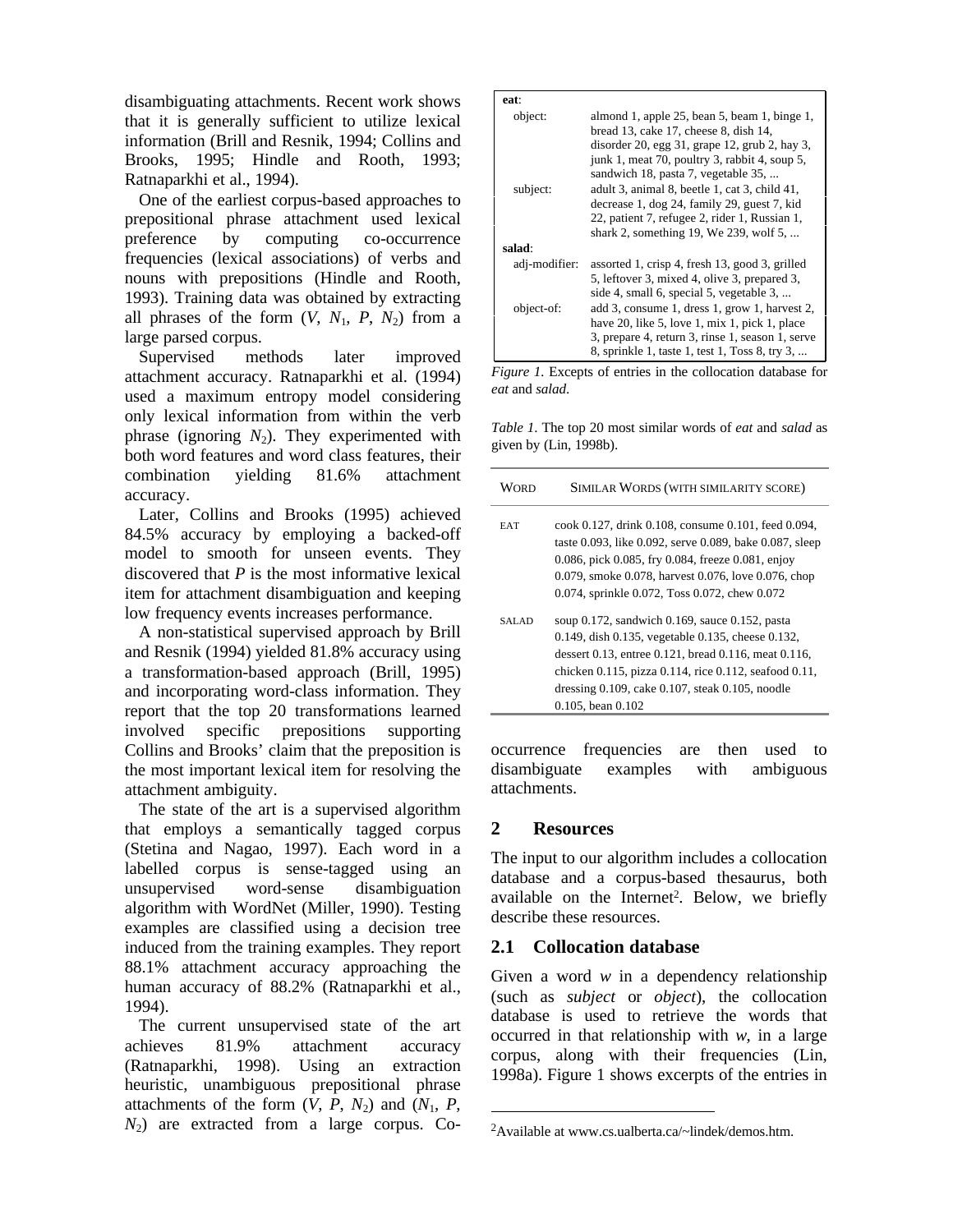the collocation database for the words *eat* and *salad*. The database contains a total of 11 million unique dependency relationships.

#### **2.2 Corpus-based thesaurus**

Using the collocation database, Lin (1998b) used an unsupervised method to construct a corpusbased thesaurus consisting of 11839 nouns, 3639 verbs and 5658 adjectives/adverbs. Given a word *w*, the thesaurus returns a set of similar words of *w* along with their similarity to *w*. For example, the 20 most similar words of *eat* and *salad* are shown in Table 1.

### **3 Training Data Extraction**

We parsed a 125-million word newspaper corpus with *Minipar*<sup>3</sup> , a descendent of Principar (Lin, 1994). Minipar outputs dependency trees (Lin, 1999) from the input sentences. For example, the following sentence is decomposed into a dependency tree:



Occasionally, the parser generates incorrect dependency trees. For example, in the above sentence, the prepositional phrase headed by *with* should attach to *saw* (as opposed to *dog*). Two separate sets of training data were then extracted from this corpus. Below, we briefly describe how we obtained these data sets.

#### **3.1 Ambiguous Data Set**

For each input sentence, Minipar outputs a single dependency tree. For a sentence containing one or more prepositions, we use a program to detect any alternative prepositional attachment sites. For example, in the above sentence, the program would detect that *with* could attach to *saw*. Using an iterative algorithm, we initially create a table of cooccurrence frequencies for 3-tuples of the form  $(V, P, N_2)$  and  $(N_1, P, N_2)$ . For each *k* possible attachment site of a preposition *P*, we increment the frequency of the corresponding 3-tuple by 1/*k*. For example, Table 2 shows the initial cooccurrence frequency table for the corresponding 3-tuples of the above sentence.

<u>.</u>

*Table 2*. Initial co-occurrence frequency table entries for *A man in the park saw a dog with a telescope*.

| V or $\mathrm{N}_1$ | Р    | $N_2$     | FREQUENCY |
|---------------------|------|-----------|-----------|
| man                 | 1n   | park      | 1.0       |
| saw                 | with | telescope | 0.5       |
| dog                 | with | telescope | 0.5       |

*Table 3*. Co-occurrence frequency table entries for *A man in the park saw a dog with a telescope* after one iteration.

| $V$ or $N_1$ | Р    | $N_2$     | FREQUENCY |
|--------------|------|-----------|-----------|
| man          | 1n   | park      | 1.0       |
| saw          | with | telescope | 0.913     |
| dog          | with | telescope | 0.087     |
|              |      |           |           |

In the following iterations of the algorithm, we update the frequency table as follows. For each *k* possible attachment site of a preposition *P*, we refine its attachment score using the formulas described in Section 4:  $VScore(V_k, P_k, N_{2k})$  and *NScore*( $N_{1k}$ ,  $P_k$ ,  $N_{2k}$ ). For any tuple ( $W_k$ ,  $P_k$ ,  $N_{2k}$ ), where  $W_k$  is either  $V_k$  or  $N_{2k}$ , we update its frequency as:

$$
f_{\mathcal{V}(W_k, P_k, N_{2_k})} = \frac{Score(W_k, P_k, N_{2_k})}{\sum_{i=1}^{k}Score(W_i, P_i, N_{2_i})}
$$

where  $Score(W_k, P_k, N_{2k}) = VScore(W_k, P_k, N_{2k})$ if  $W_k = V_k$ ; otherwise  $Score(W_k, P_k, N_{2k})$  = *NScore*(*Wk*, *Pk*, *N*<sup>2</sup>*<sup>k</sup>* ).

Suppose that after the initial frequency table is set *NScore*(*man, in, park*) = 1.23, *VScore*(*saw, with, telescope*) = 3.65, and *NScore*(*dog, with, telescope*) = 0.35. Then, the updated cooccurrence frequencies for (*man*, *in*, *park*) and (*saw*, *with*, *telescope*) are:

$$
fr_{(man, in, park)} = \frac{1.23}{1.23} = 1.0
$$
  

$$
fr_{(saw, with, telescope)} = \frac{3.65}{3.65 + 0.35} = 0.913
$$

Table 3 shows the updated frequency table after the first iteration of the algorithm. The resulting database contained 8,900,000 triples.

#### **3.2 Unambiguous Data Set**

As in (Ratnaparkhi, 1998), we constructed a training data set consisting of only unambiguous

<sup>3</sup>Available at www.cs.ualberta.ca/~lindek/minipar.htm.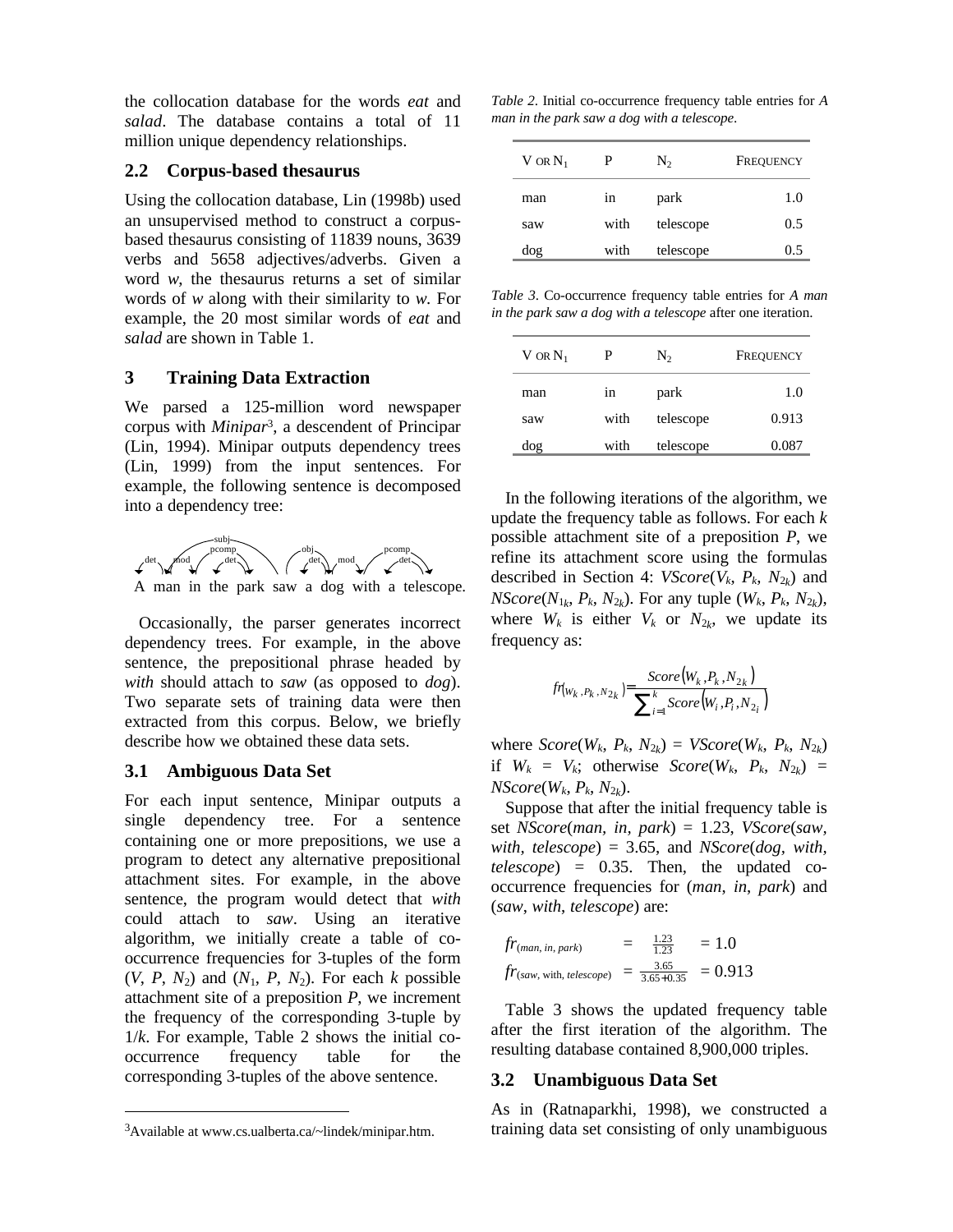attachments of the form  $(V, P, N_2)$  and  $(N_1, P, N_3)$  $N_2$ ). We only extract a 3-tuple from a sentence when our program finds no alternative attachment site for its preposition. Each extracted 3-tuple is assigned a frequency count of 1. For example, in the previous sentence, (*man*, *in*, *park*) is extracted since it contains only one attachment site; (*dog*, *with*, *telescope*) is not extracted since *with* has an alternative attachment site. The resulting database contained 4,400,000 triples.

#### **4 Classification Model**

Roth (1998) presented a unified framework for natural language disambiguation tasks. Essentially, several language learning algorithms (e.g. naïve Bayes estimation, back-off estimation, transformation-based learning) were successfully cast as learning linear separators in their feature space. Roth modelled prepositional phrase attachment as linear combinations of features. The features consisted of all 15 possible sub-sequences of the 4-tuple  $(V, N_1, P)$ , *N*2) shown in Table 4. The asterix (*\**) in features represent wildcards.

Roth used supervised learning to adjust the weights of the features. In our experiments, we only considered features that contained *P* since the preposition is the most important lexical item (Collins and Brooks, 1995). Furthermore, we omitted features that included both *V* and *N*<sup>1</sup> since their co-occurrence is independent of the attachment decision. The resulting subset of features considered in our system is shown in bold in Table 4 (equivalent to assigning a weight of 0 or 1 to each feature).

Let *|head, rel, mod|* represent the frequency, obtained from the training data, of the *head* occurring in the given relationship *rel* with the *modifier*. We then assign a score to each feature as follows:

| 1. $(*, *, P, *)$     | $= log( *, P, *  /  *, *, * )$     |
|-----------------------|------------------------------------|
| 2. $(V, *, P, N_2)$   | $= log( V, P, N_2  /  *, *, * )$   |
| 3. $(*, N_1, P, N_2)$ | $= log( N_1, P, N_2  /  *, *, * )$ |
| 4. $(V, *, P, *)$     | $= log( V, P, *  /  V, *, * )$     |
| 5. $(*, N_1, P, *)$   | $= log(N_1, P, *   /  N_1, *, * )$ |
| 6. $(*, *, P, N_2)$   | $= log( *, P, N_2  /  *, *, N_2 )$ |

1, 2, and 3 are the prior probabilities of *P*, *V P*  $N_2$ , and  $N_1$  *P*  $N_2$  respectively. 4, 5, and 6

*Table 4*. The 15 features for prepositional phrase attachment.

|                    | FEATURES         |                    |
|--------------------|------------------|--------------------|
| $(V, *, *, *)$     | $(V,*,P,*)$      | $(*, N_1, *, N_2)$ |
| $(V, N_1, *, *)$   | $(V, *, *, N_2)$ | $(*, N_1, P, N_2)$ |
| $(V, N_1, P, *)$   | $(V,*,P,N_2)$    | $(*,*,P,*)$        |
| $(V, N_1, *, N_2)$ | $(*, N_1, *, *)$ | $(*,*,*,N_2)$      |
| $(V, N_1, P, N_2)$ | $(*, N_1, P, *)$ | $(*,*,P,N_2)$      |

represent conditional probabilities  $P(V, P | V)$ ,  $P(N_1, P \mid N_1)$ , and  $P(P \mid N_2 \mid N_2)$  respectively.

We estimate the adverbial and adjectival attachment scores, *VScore*(*V*, *P*, *N*2) and  $NScore(N_1, P, N_2)$ , as a linear combination of these features:

$$
VScore(V, P, N_2) = (*, *, P, *) + (V, *, P, N_2) +(V, *, P, *) + (*, *, P, N_2)
$$
  

$$
NScore(N_1, P, N_2) = (*, *, P, *) + (*, N_1, P, N_2) +
$$

For example, the attachment scores for (*eat*, *salad*, *with*, *fork*) are *VScore*(*eat*, *with*, *fork*) = -3.47 and *NScore*(*salad*, *with*, *fork*) = -4.77. The model correctly assigns a higher score to the adverbial attachment.

# **5 Contextually Similar Words**

The contextually similar words of a word *w* are words similar to the intended meaning of *w* in its context. Below, we describe an algorithm for constructing contextually similar words and we present a method for approximating the attachment scores using these words.

#### **5.1 Algorithm**

For our purposes, a context of *w* is simply a dependency relationship involving *w*. For example, a dependency relationship for *saw* in the example sentence of Section 3 is *saw*:*obj*:*dog*. Figure 2 gives the data flow diagram for our algorithm for constructing the contextually similar words of *w*. We retrieve from the collocation database the words that occurred in the same dependency relationship as *w*. We refer to this set of words as the **cohort** of *w* for the dependency relationship. Consider the words *eat* and *salad* in the context *eat salad*. The cohort of *eat* consists of verbs that appeared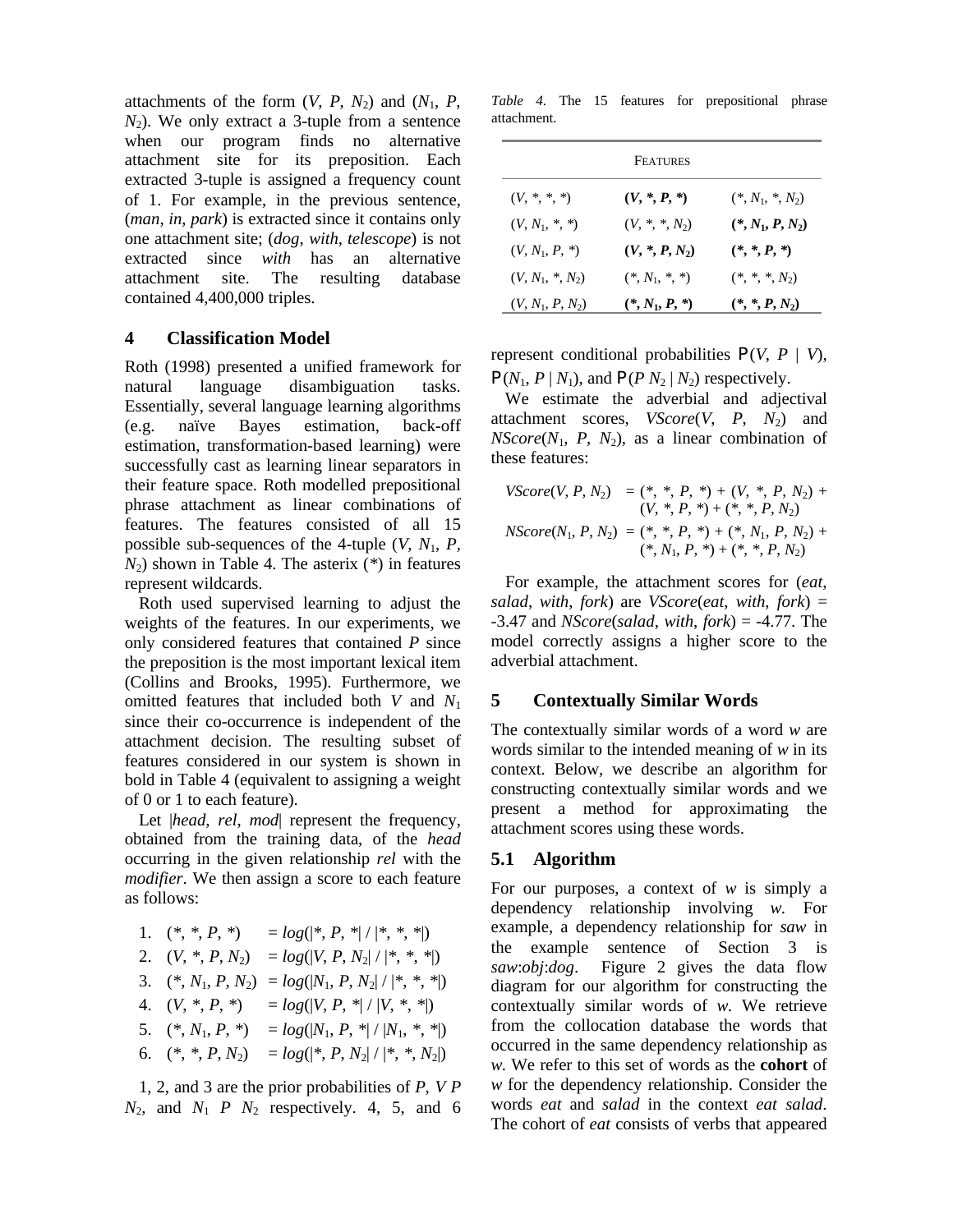with object *salad* in Figure 1 (e.g. add, consume, cover, …) and the cohort of *salad* consists of nouns that appeared as object of *eat* in Figure 1 (e.g. almond, apple, bean, …).

Intersecting the set of similar words and the cohort then forms the set of contextually similar words of *w*. For example, Table 5 shows the contextually similar words of *eat* and *salad* in the context *eat salad* and the contextually similar words of *fork* in the contexts *eat with fork* and *salad with fork*. The words in the first row are retrieved by intersecting the similar words of *eat* in Table 1 with the cohort of *eat* while the second row represents the intersection of the similar words of *salad* in Table 1 and the cohort of *salad*. The third and fourth rows are determined in a similar manner. In the nonsensical context *salad with fork* (in row 4), no contextually similar words are found.

While previous word sense disambiguation algorithms rely on a lexicon to provide sense inventories of words, the contextually similar words provide a way of distinguishing between different senses of words without committing to any particular sense inventory.

#### **5.2 Attachment Approximation**

Often, sparse data reduces our confidence in the attachment scores of Section 4. Using contextually similar words, we can approximate these scores. Given the tuple  $(V, N_1, P, N_2)$ , adverbial attachments are approximated as follows. We first construct a list  $CS_V$  containing the contextually similar words of *V* in context *V*: $obj:N_1$  and a list  $CS_{N_2V}$  containing the contextually similar words of  $N_2$  in context *V*:*P*:*N*2 (i.e. assuming adverbial attachment). For each verb *v* in  $CS_V$ , we compute  $VScore(v, P, N_2)$ and set  $S_V$  as the average of the largest  $k$  of these scores. Similarly, for each noun *n* in  $CS_{N2V}$ , we compute *VScore*(*V*, *P*, *n*) and set  $S_{N2V}$  as the average of the largest *k* of these scores. Then, the approximated adverbial attachment score, *Vscore'*, is:

*VScore*'(*V*, *P*,  $N_2$ ) =  $max(S_V, S_{N2V})$ 

We approximate the adjectival attachment score in a similar way. First, we construct a list  $CS_{N_1}$  containing the contextually similar words of  $N_1$  in context  $V:obj:N_1$  and a list  $CS_{N2N_1}$ containing the contextually similar words of  $N_2$ in context  $N_1$ : $P$ : $N_2$  (i.e. assuming adjectival

*Table 5*. Contextually similar words of *eat* and *salad*.

| WORD        | <b>CONTEXT</b>  | <b>CONTEXTUALLY SIMILAR WORDS</b>                                           |
|-------------|-----------------|-----------------------------------------------------------------------------|
| <b>EAT</b>  | eat salad       | consume, taste, like, serve, pick,<br>harvest, love, sprinkle, Toss,        |
| SALAD       | eat salad       | soup, sandwich, pasta, dish, cheese,<br>vegetable, bread, meat, cake, bean, |
| <b>FORK</b> | eat with fork   | spoon, knife, finger                                                        |
| <b>FORK</b> | salad with fork |                                                                             |



*Figure 2.* Data flow diagram for identifying the contextually similar words of a word in a dependency relationship.

attachment). Now, we compute  $S_{N_1}$  as the average of the largest *k* of *NScore*( $n$ ,  $P$ ,  $N_2$ ) for each noun *n* in  $CS_{N_1}$  and  $S_{N_2N_1}$  as the average of the largest  $k$  of  $NScore(N_1, P, n)$  for each noun  $n$ in *CS<sup>N</sup>*2*N*<sup>1</sup> . Then, the approximated adjectival attachment score, *NScore'*, is:

$$
NScore'(N_1, P, N_2) = max(S_{N_1}, S_{N_2N_1})
$$

For example, suppose we wish to approximate the attachment score for the 4-tuple (*eat*, *salad*, *with*, *fork*). First, we retrieve the contextually similar words of *eat* and *salad* in context *eat salad*, and the contextually similar words of *fork* in contexts *eat with fork* and *salad with fork* as shown in Table 5. Let  $k = 2$ . Table 6 shows the calculation of  $S_V$  and  $S_{N2V}$  while the calculation of  $S_{N1}$  and  $S_{N2N1}$  is shown in Table 7. Only the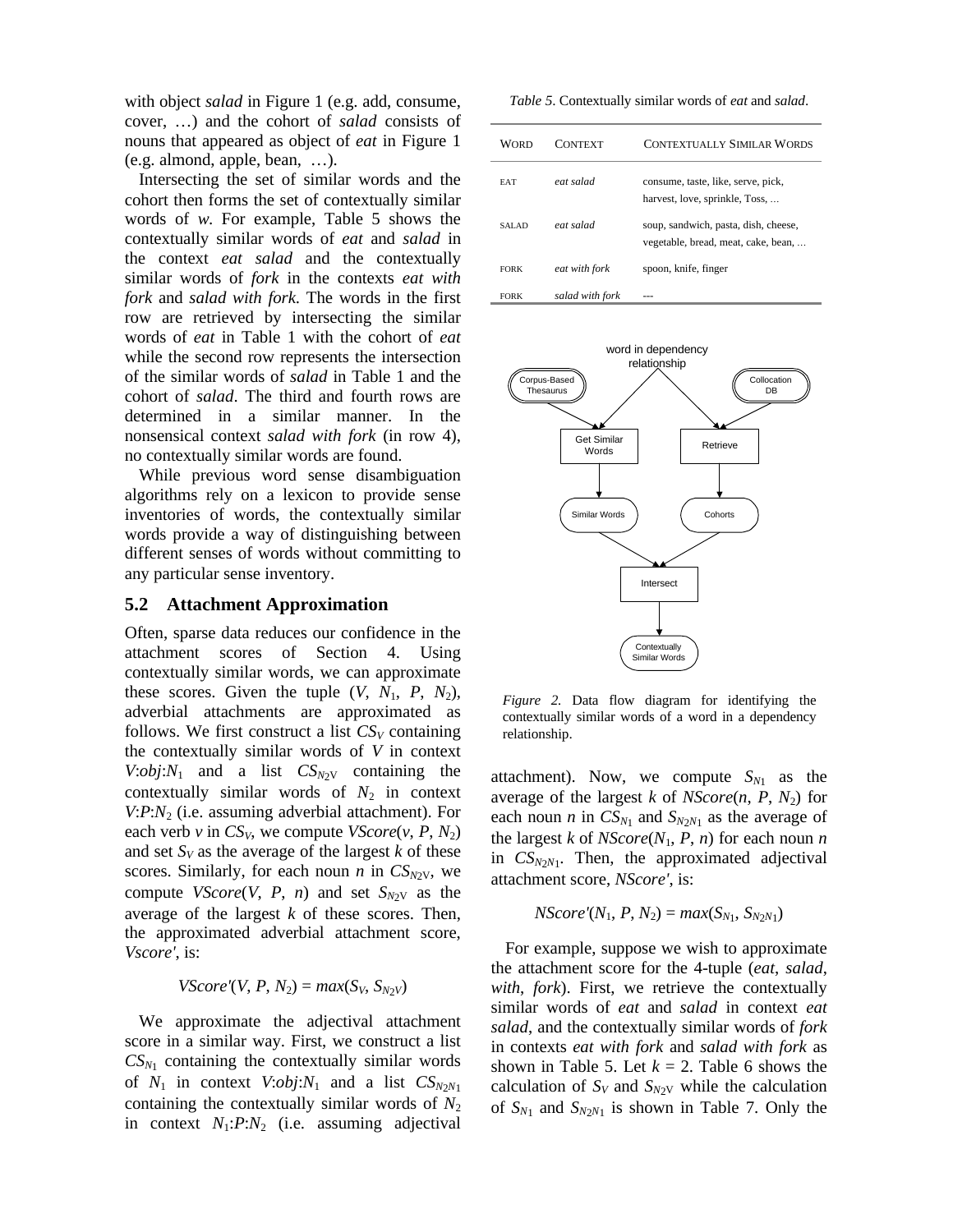top  $k = 2$  scores are shown in these tables. We have:

*VScore'* (*eat*, *with*, *fork*) = *max*(*SV*, *S<sup>N</sup>*2<sup>V</sup>) = -2.92 *NScore'* (*salad*, *with*, *fork*) = *max*(*S<sup>N</sup>*<sup>1</sup> , *S<sup>N</sup>*2*N*<sup>1</sup> )

 $= -4.87$ Hence, the approximation correctly prefers the adverbial attachment to the adjectival

attachment.

# **6 Attachment Algorithm**

Figure 3 describes the prepositional phrase attachment algorithm. As in previous approaches, examples with  $P = of$  are always classified as adjectival attachments.

Suppose we wish to approximate the attachment score for the 4-tuple (*eat*, *salad*, *with*, *fork*). From the previous section, Step 1 returns  $average_V = -2.92$  and  $average_{N_1} = -4.87$ .

From Section 4, Step 2 gives  $a_V = -3.47$  and  $a_{N_1}$  = -4.77. In our training data,  $f_V$  = 2.97 and  $f_{N_1} = 0$ , thus Step 3 gives  $f = 0.914$ . In Step 4, we compute:

 $S(V) = -3.42$  and  $S(N_1) = -4.78$ 

Since  $S(V) > S(N_1)$ , the algorithm correctly classifies this example as an adverbial attachment.

Given the 4-tuple (*eat*, *salad*, *with*, *croutons*), the algorithm returns  $S(V) = -4.31$  and  $S(N_1) =$ -3.88. Hence, the algorithm correctly attaches the prepositional phrase to the noun *salad*.

#### **7 Experimental Results**

In this section, we describe our test data and the baseline for our experiments. Finally, we present our results.

#### **7.1 Test Data**

<u>.</u>

The test data consists of 3097 examples derived from the manually annotated attachments in the Penn Treebank Wall Street Journal data (Ratnaparkhi et al., 1994)<sup>4</sup> . Each line in the test data consists of a 4-tuple and a target classification: *V N*<sup>1</sup> *P N*<sup>2</sup> *target*.

| <b>Input:</b> A 4-tuple $(V, N_1, P, N_2)$                          |  |  |
|---------------------------------------------------------------------|--|--|
| <b>Step 1:</b> Using the contextually similar words algorithm       |  |  |
| and the formulas from Section 5.2 compute:                          |  |  |
| $average_V = VScore'(V, P, N_2)$                                    |  |  |
| $average_{N_1} = NScore'(N_1, P, N_2)$                              |  |  |
| <b>Step 2:</b> Compute the adverbial attachment score, $a_v$ ,      |  |  |
| and the adjectival attachment score, $a_{n1}$ .                     |  |  |
| $= VScore(V, P, N_2)$<br>$a_V$                                      |  |  |
| $= NScore(N_1, P, N_2)$<br>$a_{N_1}$                                |  |  |
| <b>Step 3:</b> Retrieve from the training data set the              |  |  |
| frequency of the 3-tuples $(V, P, N_2)$ and                         |  |  |
| $(N_1, P, N_2) \rightarrow f_V$ and $f_{N_1}$ , respectively.       |  |  |
| Let $f = (f_V + f_{N1} + 0.2) / (f_V + f_{N1} + 0.5)$               |  |  |
| Step 4: Combine the scores of Steps 1-3 to obtain the               |  |  |
| final attachment scores:                                            |  |  |
| $S(V) = fa_v + (1 - f) \text{average}_v$                            |  |  |
| $S(N_1) = fa_{n_1} + (1 - f) \text{average}_{n_1}$                  |  |  |
| <b>Output:</b> The attachment decision: $N_1$ if $S(N_1) > S(V)$ or |  |  |
| $P = \text{of}$ ; V otherwise.                                      |  |  |

*Figure 3.* The prepositional phrase attachment algorithm.

*Table 6.* Calculation of  $S_V$  and  $S_{N2V}$  for (*eat*, *salad*, *with*, *fork*).

| $4$ -tiple                    | <b>VSCORE</b> |
|-------------------------------|---------------|
| (mix, salad, with, fork)      | $-2.60$       |
| (sprinkle, salad, with, fork) | $-3.24$       |
| $S_{V}$                       | $-2.92$       |
| (eat, salad, with, spoon)     | $-3.06$       |
| (eat, salad, with, finger)    | $-3.50$       |
| $S_{N2V}$                     | $-3.28$       |

*Table 7*. Calculation of  $S_{N_1}$  and  $S_{N_2N_1}$  for (eat, salad, with, fork).

| 4-TUPLE                  | <b>NSCORE</b> |
|--------------------------|---------------|
| (eat, pasta, with, fork) | $-4.71$       |
| (eat, cake, with, fork)  | $-5.02$       |
| $S_{N_1}$                | $-4.87$       |
|                          | n/a           |
|                          | n/a           |
|                          | n/a           |

The data set contains several erroneous tuples and attachments. For instance, 133 examples contain the word *the* as  $N_1$  or  $N_2$ . There are also improbable attachments such as (*sing*, *birthday*, *to*, *you*) with the target attachment *birthday*.

<sup>4</sup>Available at ftp.cis.upenn.edu/pub/adwait/PPattachData.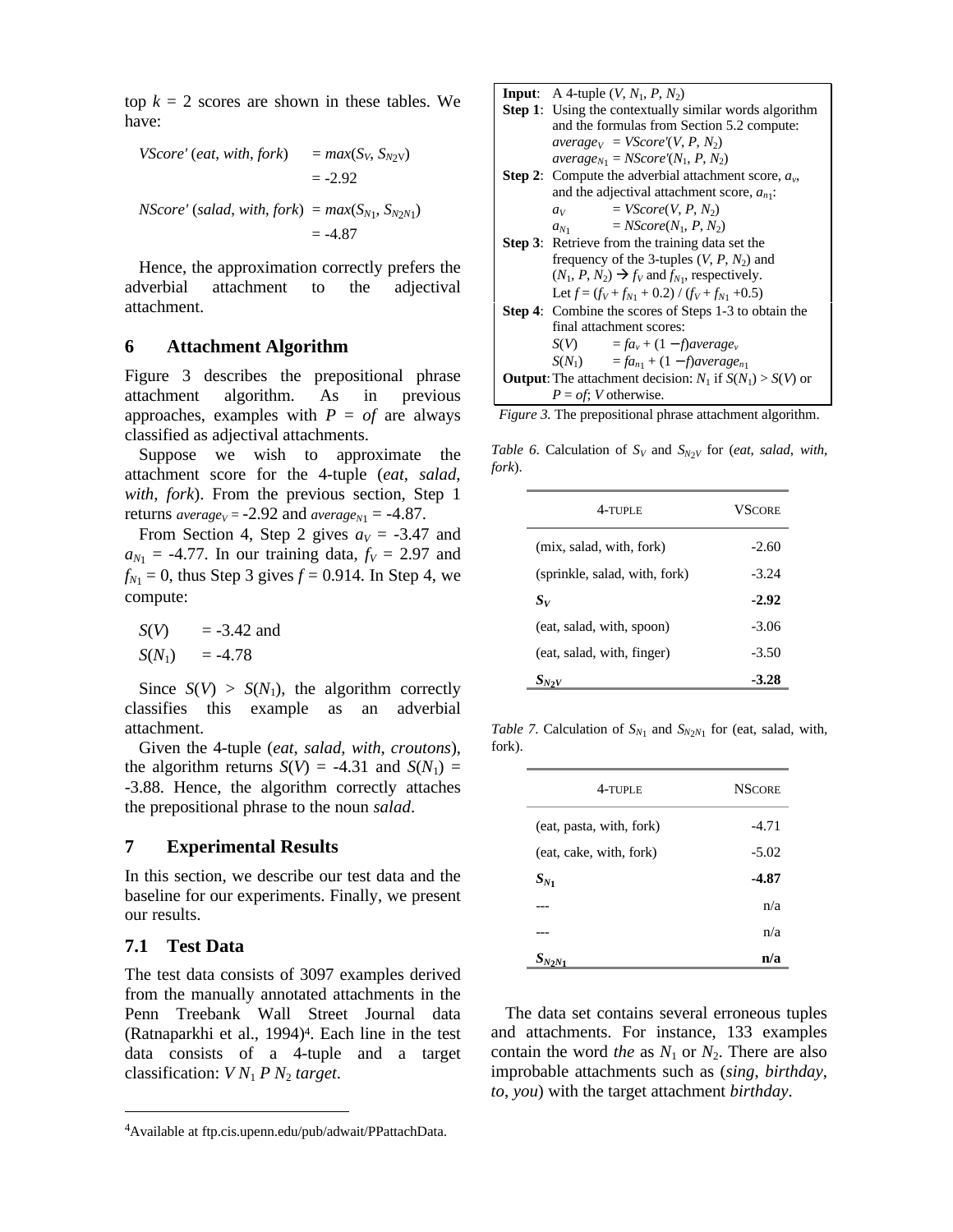#### **7.2 Baseline**

Choosing the most common attachment site, *N*1, yields an accuracy of 58.96%. However, we achieve 70.39% accuracy by classifying each occurrence of  $P = of$  as  $N_1$ , and *V* otherwise. Human accuracy, given the full context of a sentence, is 93.2% and drops to 88.2% when given only tuples of the form  $(V, N_1, P, N_2)$ (Ratnaparkhi et al., 1994). Assuming that human accuracy is the upper bound for automatic methods, we expect our accuracy to be bounded above by 88.2% and below by 70.39%.

# **7.3 Results**

We used the 3097-example testing corpus described in Section 7.1. Table 8 presents the precision and recall of our algorithm and Table 9 presents a performance comparison between our system and previous supervised and unsupervised approaches using the same test data. We describe the different classifiers below:

- *clbase*: the baseline described in Section 7.2
- *clR1*: uses a maximum entropy model (Ratnaparkhi et al., 1994)
- *clBR* 5 : uses transformation-based learning (Brill and Resnik, 1994)
- *clCB*: uses a backed-off model (Collins and Brooks, 1995)
- *clSN*: induces a decision tree with a sense-tagged corpus, using a semantic dictionary (Stetina and Nagao, 1997)
- *clHR* 6 uses lexical preference (Hindle and Rooth, 1993)
- $cl_{R2}$ : uses a heuristic extraction of unambiguous attachments (Ratnaparkhi, 1998)
- *clPL*: uses the algorithm described in this paper

Our classifier outperforms all previous unsupervised techniques and approaches the performance of supervised algorithm.

We reconstructed the two earlier unsupervised classifiers *clHR* and *clR2*. Table 10 presents the accuracy of our reconstructed classifiers. The originally reported accuracy for  $cl_{R2}$  is within the 95% confidence interval of our reconstruction. Our reconstruction of *clHR* achieved slightly higher accuracy than the original report.

<u>.</u>

*Table 8*. Precision and recall for attachment sites *V* and *N*1.

| <b>CLASS</b> | ACTUAL | <b>CORRECT</b> | <b>INCORRECT</b> | PRECISION | <b>RECALL</b> |
|--------------|--------|----------------|------------------|-----------|---------------|
| V            | 1203   | 994            | 209              | 82.63%    | 78.21%        |
| $N_1$        | 1894   | 1617           | 277              | 84.31%    | 88.55%        |

*Table 9*. Performance comparison with other approaches.

| <b>METHOD</b> | <b>LEARNING</b> | <b>ACCURACY</b> |
|---------------|-----------------|-----------------|
| $CL_{RASE}$   |                 | 70.39%          |
| $CL_{R1}$     | supervised      | 81.6%           |
| $CL_{RR}$     | supervised      | 81.9%           |
| $CL_{CR}$     | supervised      | 84.5%           |
| $CL_{SN}$     | supervised      | 88.1%           |
| $CL_{HR}$     | unsupervised    | 75.8%           |
| $CL_{R2}$     | unsupervised    | 81.91%          |
| $CL_{PI.}$    | unsupervised    | 84.31%          |

*Table 10*. Accuracy of our reconstruction of (Hindle & Rooth, 1993) and (Ratnaparkhi, 1998).

| <b>METHOD</b> | ORIGINAL<br><b>REPORTED</b><br><b>ACCURACY</b> | <b>RECONSTRUCTED</b><br><b>SYSTEM ACCURACY</b><br>$(95\% \text{ CONF})$ |
|---------------|------------------------------------------------|-------------------------------------------------------------------------|
| $CL_{HR}$     | 75.8%                                          | $78.40\% \pm 1.45\%$                                                    |
| $CL_{R2}$     | 81.91%                                         | $82.40\% \pm 1.34\%$                                                    |

Our classifier used a mixture of the two training data sets described in Section 3. In Table 11, we compare the performance of our system on the following training data sets:

- *UNAMB*: the data set of unambiguous examples described in Section 3.2
- *EM0*: the data set of Section 3.1 after frequency table initialization
- *EM1*: *EM0* + one iteration of algorithm 3.1
- *EM2*: *EM0* + two iterations of algorithm 3.1
- *EM3*: *EM0* + three iterations of algorithm 3.1

*1/8-EM1*: one eighth of the data in *EM1*

*MIX*: The concatenation of *UNAMB* and *EM1*

Table 11 illustrates a slight but consistent increase in performance when using contextually similar words. However, since the confidence intervals overlap, we cannot claim with certainty

<sup>5</sup>The accuracy is reported in (Collins and Brooks, 1995).

<sup>6</sup>The accuracy was obtained on a smaller test set but, from the same source as our test data.